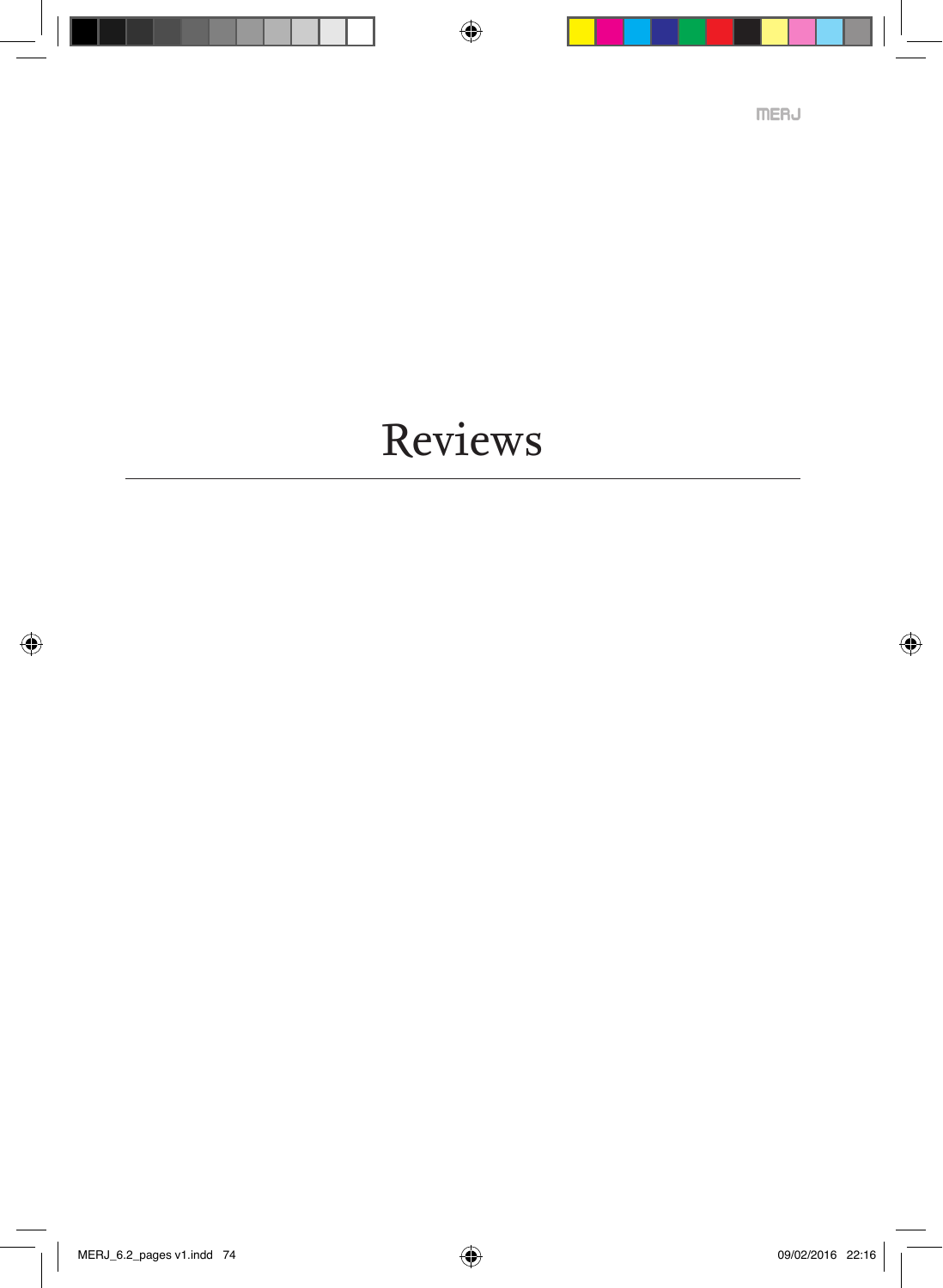# *Visual Methods with Children and Young People***, E. Stirling & D. Yamada-Rice (eds) (2015). Palgrave, 9781137402288**

Unusually for a book on method, this project comes from the 'Studies in Childhood and Youth' series of Palgrave edited collections, from a new sociology of childhood perspective (its foreword is provided by the leading professorial authority in that field, Allison James). Its provenance is not, therefore, of semiotic origin, nor really from the domain of media and cultural studies though one or two of the contributors are well known in the field of New Literacies and some of the texts which are referenced throughout veer in the direction of multimodality, whilst not approaching the scope in that field of Carey Jewitt's Routledge collection nor, in the arts, of Pat Thomson's earlier work. Instead, the editors have made the conscious, and interesting decision, to debate the issues and bring these discussions work to life by approaching a series of professionals from the 'visual industries' for their perspective on working methodologically with children and young people. In the case of one or two of these professionals there is an academic inflection anyway which raises interesting questions about perspectives and framing (Kevin Walker is an academic as well as a professional, for example).

The introduction sets out the originality of the text as being its positioning between worlds and claims it is a necessary, even essential, text at a time when so many boundaries are blurring. In truth, media students seeking to learn practical methodology in the field with children and young people will find instead a carefully argued set of chapters from leading authorities in the field who tease away at the issues and debate them, drawing on series of examples from their own work. It is going to find an audience among scholars and postgraduate students who are drawn increasingly to debate method, bias, sociocultural perspectives, the new sociology of childhood, ethics and more in the context of the changing nature of research and data collection. It is a book *about* method which debates method without offering particular guidance (there are other texts which do that), which is not to say that there are not plenty of examples which are offered and detailed in a usable, replicable way. The real point of the book is to find ways of *thinking* about visual methods which speak to the work you want to do.

The chapters which follow the introduction are divided into three sections which address, respectively: *Production and Meaning-Making*; *Re-mixing, Creativity and Mess*; and (going) *Beyond Ethics*. The first of these opens with Rowsell thinking about research as both journey and story, a situation which produces the essential tension of 'two things being equally true at the same time'. Placing this in the foreground of the book announces to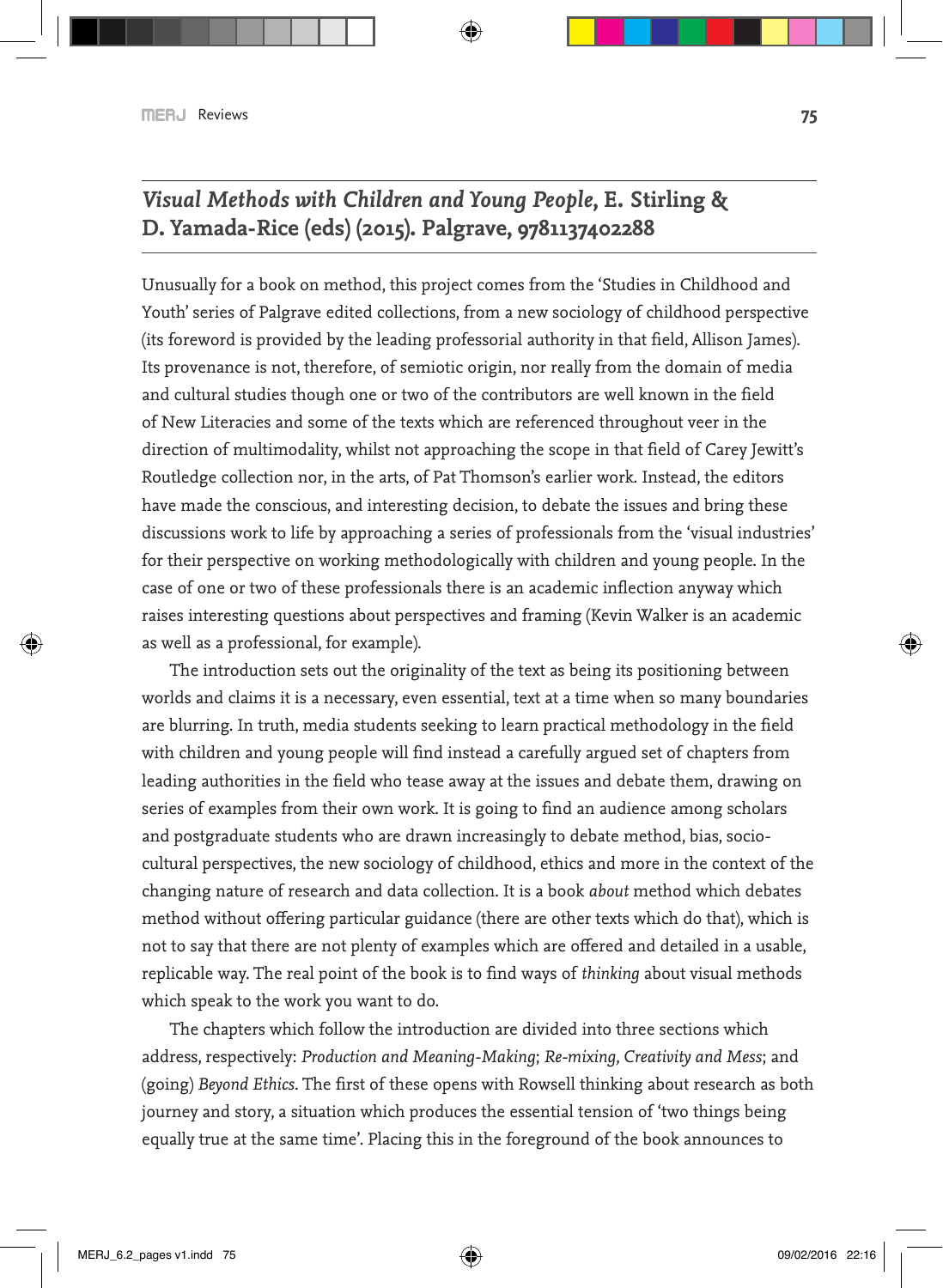the reader that we are as far from positivist quantitative research as it is possible to be; the making of meaning in visual research is contingent and contextual and not a random controlled trial of any kind. Each of the chapters that follow illustrate this in different ways, from an account of meaning production in movement through specific spaces and locations (Hackett and Yamada-Rice's writing on Japanese children and walking maps) to explorations of power and space (Procter and Hatton on children's den building and more). Artists, toy designers and others in visual culture fields are invited in Yamada-Rice's final chapter in this section to comment on the issues and introduce a discursive element around meaning-making. There is an argument around these issues which seeks to challenge assumptions about capabilities and the manipulation of visual culture by younger learners. It sits at some distance from the other content and needs work on the part of the reader to draw it together. More space devoted to it, perhaps in some kind of web-based follow-up would make the connections more explicit.

Parry's chapter on 'mess' resulting from arts-based approaches with children opens the section on remixing and creativity and tackles the agency issue by examining production as research, arguing that the act of taking apart and putting back together locates the work in culture. The essence of research is the creation of new knowledge, which, Parry suggests, involves a negotiation with wider lived experience. The message she wants to pass on is to abandon the eye-tracking software and start to live with mess and uncertainty in visual research. Indeed, in the chapter that follows, Claisse and Sun locate creativity and play itself as the area for finding common ground between academics and practitioners in which research can be re-imagined. Stirling reports in the 'dialogue' chapter on musicians and visual designers who argue, perhaps unsurprisingly, that the essence of their work is to 'rework' and continually undertake 'interpretation'. The challenge is to look for corollaries in research design and to consider whether or not this is even possible. Again, the book raises the questions but does not provide the answer.

The final section brings us up against ethics and their place in the design and reimagining of research through visual methods. The claim here, from Wood, is the possibility of cultural nuance being realised in visual methods. The problematisation of this in the context of ethics is taken up by Hall in relation to 'using' children's drawings and by Hall (M.), Pahl and Pool in the context of several projects in which children were positioned as researchers of their own lives. Here the text confronts some the clichés about such research choices and explores implicit power relations. Once again, there are no easy answers as industry experts ponder their own positioning in the final chapter of this section.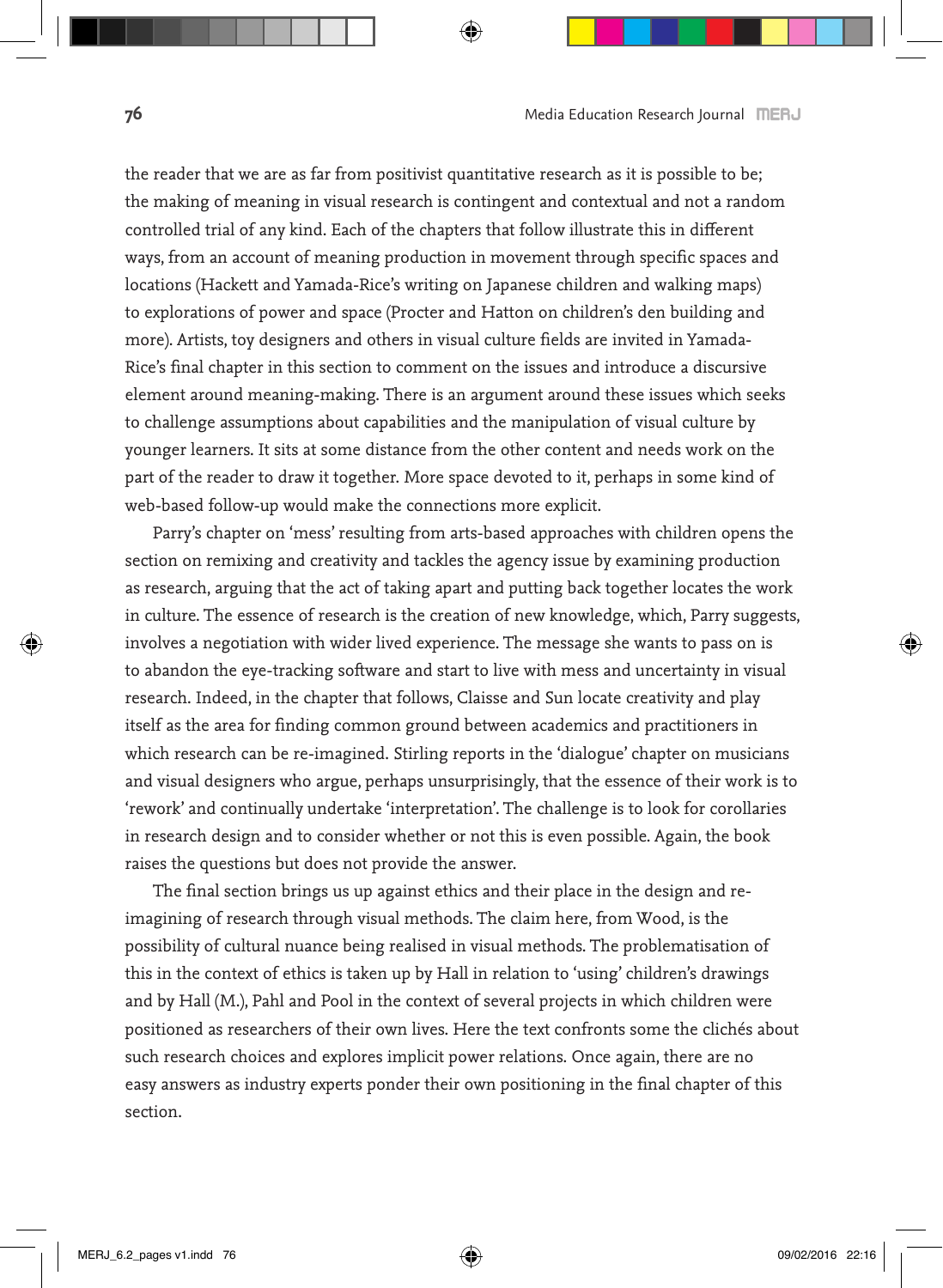It is left to Jackie Marsh, a pioneer in the field of visual research with children and young people to draw the strands together in the concluding chapter. She does this by pointing to the challenging and discursive nature of much of the work and many of the projects related by the various authors. This is the main interest of the book; it is not a research primer at all, it is a companion to those kinds of texts, an essential and interesting critical reflection on a growing area of research, drawing on experts in the field, and, uniquely, offering industry partners and opportunity to join the conversation.

Reviewer – John Potter, UCL Institute of Education

## *Keywords***, Raymond Williams (1976, expanded 1983). Fourth Estate (2014), 9780006861508**



#### **Laughey's Canon**

Editor's note: This review is part of our series in which a current media teacher re-examines a 'classic' text in honour of *MERJ* editorial board member Dan Laughey and his provocative 'Back to Basics' article in *MERJ* 2:2.

This re-appraisal of Williams' text takes the form of a call for a new kind of 'reimagining'.

*Keywords - A Vocabulary of culture and society* (Williams 1976, 1983) was often a first encounter for students with a Marxist analysis of culture. Personally, the book was very important to me. As part of the first undergraduate cohort in Cultural Studies at the University of Birmingham and a refugee from its English Department, the book not only documented a 'shared body of words and meanings' but contextualised their history in an accessible 'living' (dialectical?) way, implying that contestations over their meanings still might and could go on. (In contrast Verso's *Aesthetics and Politics: Adorno, Benjamin, Bloch, Brecht, Lukacs* (1980) seemed hard and heavy: a series of epistles from another age.)

In his article about Keywords' inspiration for a 2014 exhibition at Tate Liverpool, *Art, Culture and Society in 1980s Britain*, Andy Beckett suggests 'the open-endedness of *Keywords* prevents it from seeming dated. Its highly personal, impatient, connection-seeking style fits the internet age well.' And therein lies its most obvious value to media teachers in this century. Unlike Barthes' *Mythologies*, *Keywords*' definitions and cross references were written in such a way as to encourage the reader to make connections (ripe for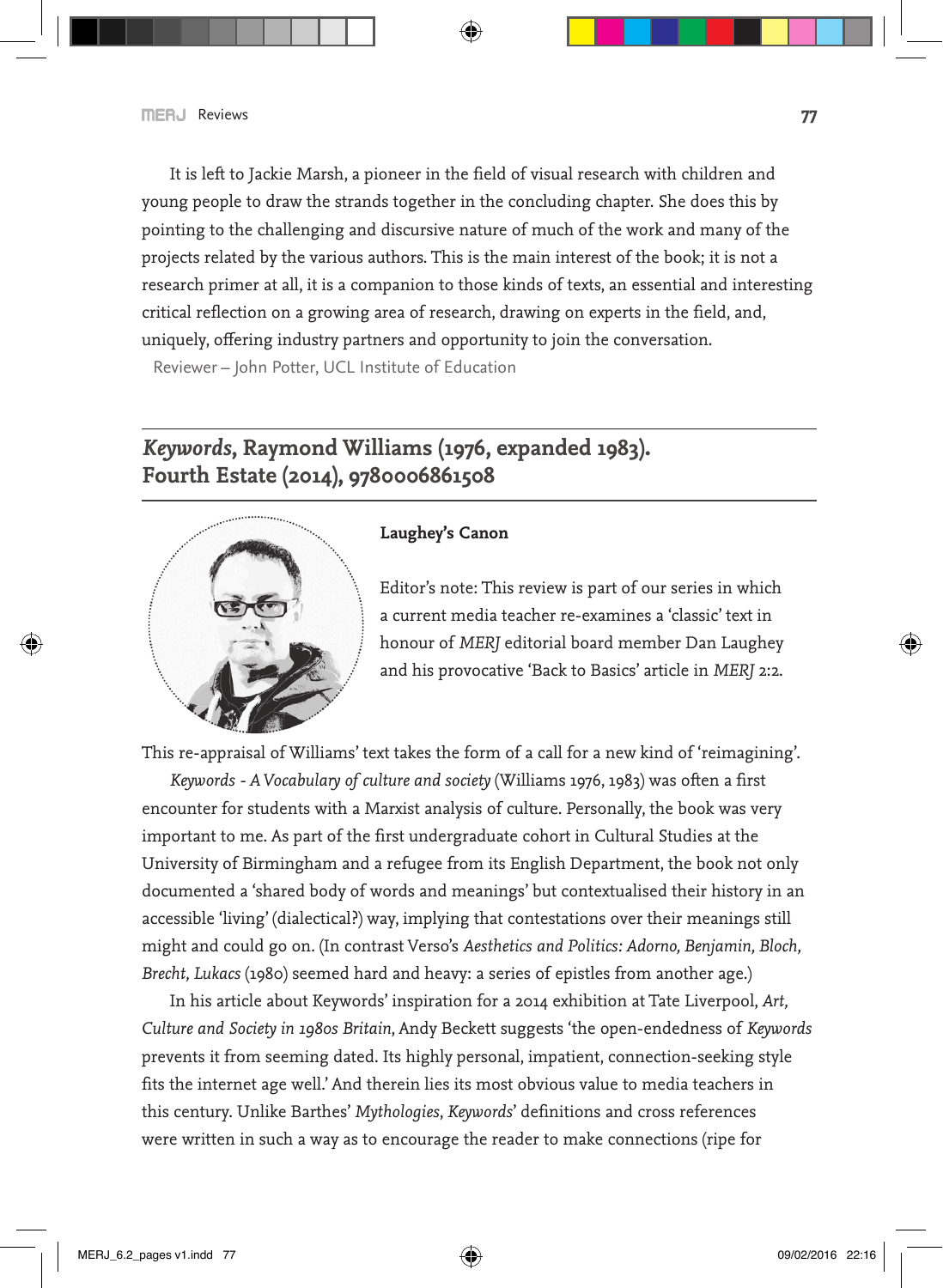hyperlinking) between each definition, as if reading the book enacted a Marxist analysis of 'culture and society'.

How much is Williams' text taught today in media education? Certainly his 'dominant, residual and emergent' ideas (Williams, 1980) are a useful way of conceptualising cultural change and representation, as 'structure of feeling' (Williams, 1977) can articulate a lived experience of over an abstract idea of 'zeitgeist' just as 'Culture is ordinary' (Williams, 1989 [1958]) in his essay of the same name, also articulates a grasp of culture as a living tradition rather than a set of imposed values, what do take from *Keywords* that you can't get from Blackwell Reference Online's *Dictionary of Cultural and Critical Theory?* (Payne, ed. 1997). Its power surely lies in its etymological approach, showing how not only current understandings of words have been very different than past understandings but that there have been political fights over the correct meaning. Following Hall (2015) and Shukaitis & Graeber (2007), who both outline the relevance Autonomist Marxism can add to traditional Marxist thought, we need to stress less the material dominance of capital over social life than the agency of labour to drive change for itself.

For many students in the 1980s, many of whom are now media educators, Roland Barthes' *Mythologies* (1957) was a first encounter with French theory, what seemed audaciously un-academic examples from popular culture whether the sign articulated as 'Roman-ness' in film or 'patriotic like steak' to articulate complex workings of consumerist ideology, to arrive at the undiluted 'theory' section at the back:

It is now possible to complete the semiological definition of myth in a bourgeois society: *myth is depoliticized speech*. One must naturally understand political in its deeper meaning, as describing the whole of human relations in their real, social structure, in their power of making the world; one must above all give an active value to the prefix de-: here it represents an operational movement, it permanently embodies a defaulting. (1957: 42)

Bennett & McDougall (2013) edited a contemporary re-imagining in *Barthes' Mythologies Today*. Similarly, Bennett et al, a decade ago, offered *New Keywords: A Revised Vocabulary of Culture and Society*, updating and expanding Williams' text to include 'the virtual' and 'the West'.

But do we need to put *Keywords* to work in another way? How might such another 'reimagining' take shape?

**'q.v.: for which see elsewhere.' Media beyond the neoliberal imaginary: Raymond Williams' Keywords as web-based videos?**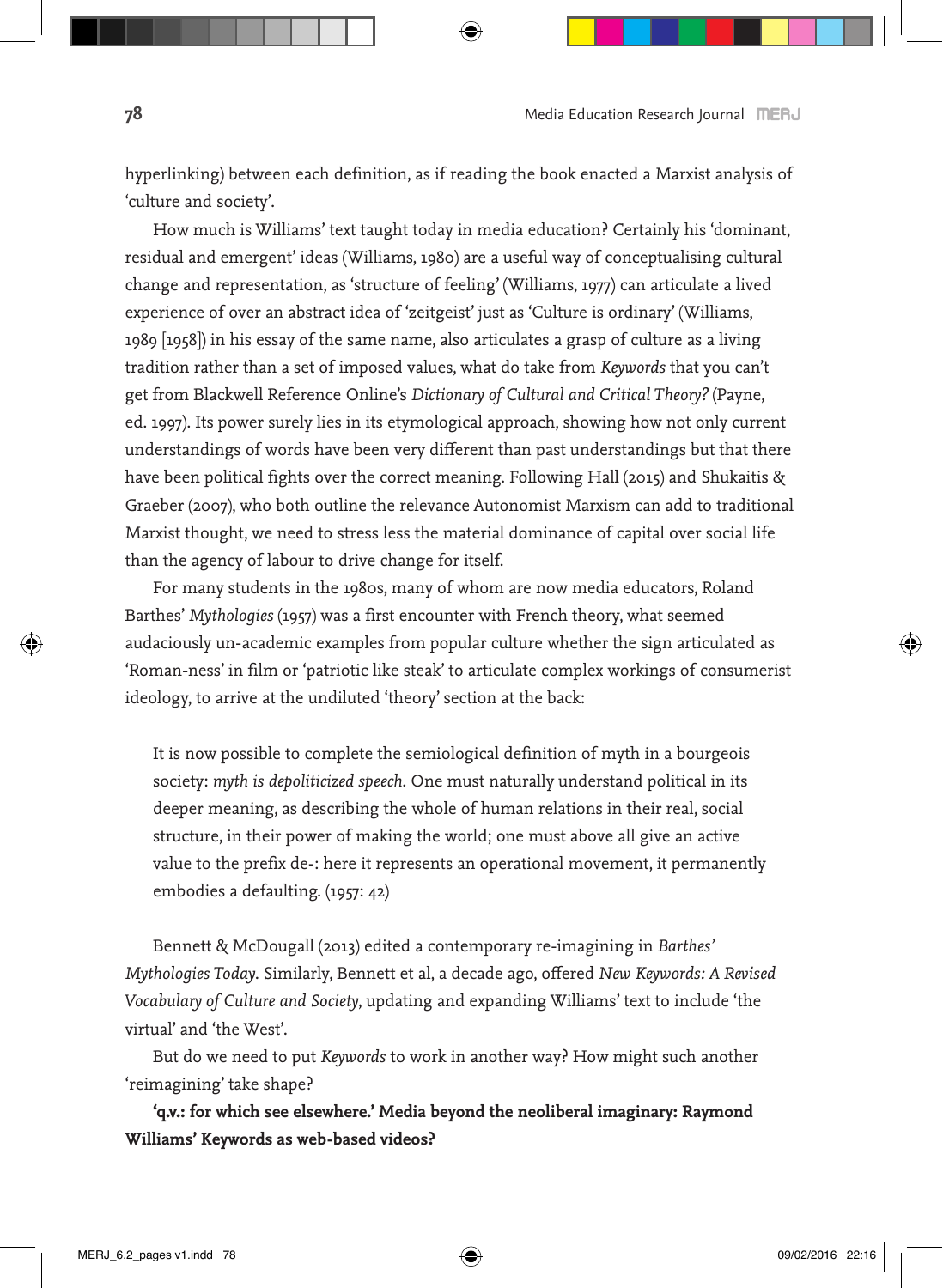'Economics are the method; the object is to change the heart and soul.'

#### Margaret Thatcher, 1979

'Those who control the present, control the past and those who control the past control the future.'

George Orwell, 1948

'A spectre is haunting Europe — the spectre of communism.'

#### Karl Marx, 1848

Might this be a proposition more of a handbook to 'weaponise' Marxist analysis? Inspired by the work of Barbagallo, in particular, and following ideas of 'making visible' in Milburn, 'futures' in Fisher and Gilbert and the glossary of Plan C (references and links below), might we propose digitally reanimating Williams' text to look beyond both the neoliberal imaginary and academic discourse? How might a simple digital storytelling approach be valuable? Following on from CEMP's *Spirit of 13* project, students could be asked to script and film a series of web-based videos. This could work in the name of plan c – starting out with comments in response to *What the f\*\*k is social reproduction?* Perhaps, or as a parallel project, as with *We Are All Very Anxious*.

To be continued.

Reviewer – Ben Andrews, University of Wolverhampton

### **References**

- Bennett, P. & McDougall, J. 2013. 'Barthes' Mythologies Today': In *Readings of Contemporary Culture*. Abingdon: Routledge.
- Bloch et al 1980. *Aesthetics and Politics: Debates Between Bloch, Lukacs, Brecht, Benjamin, Adorno*. London: Verso.
- Beckett, A. 2014. *Keywords, Raymond Williams Battles Language*: http://www.theguardian. com/books/2014/feb/15/keywords-raymond-williams-battles-language [accessed November 2015].

Barbagallo, C. 2015: *What the f\*\*k is social reproduction? An introduction by Plan C*.

- Available at: https://www.youtube.com/watch?v=apO3B\_o6dz8&feature=youtu.be [accessed November 2015].
- Hall, R. 2015. 'The Implications of Autonomist Marxism for Research and Practice in Education and Technology'. *Learning, Media and Technology*, 40(1), 106-22.

Fisher, M. 2009. *Capitalist Realism: Is there no alternative?* [CITY MISSING]: Zero Books.

Fisher, M. & Gilbert, J. 2014. *Reclaim Modernity: Beyond Markets Beyond Machines*. Available at: http://www.compassonline.org.uk/wp-content/uploads/2014/10/Compass-Reclaiming-Modernity-Beyond-markets\_-2.pdf [accessed November 2015].